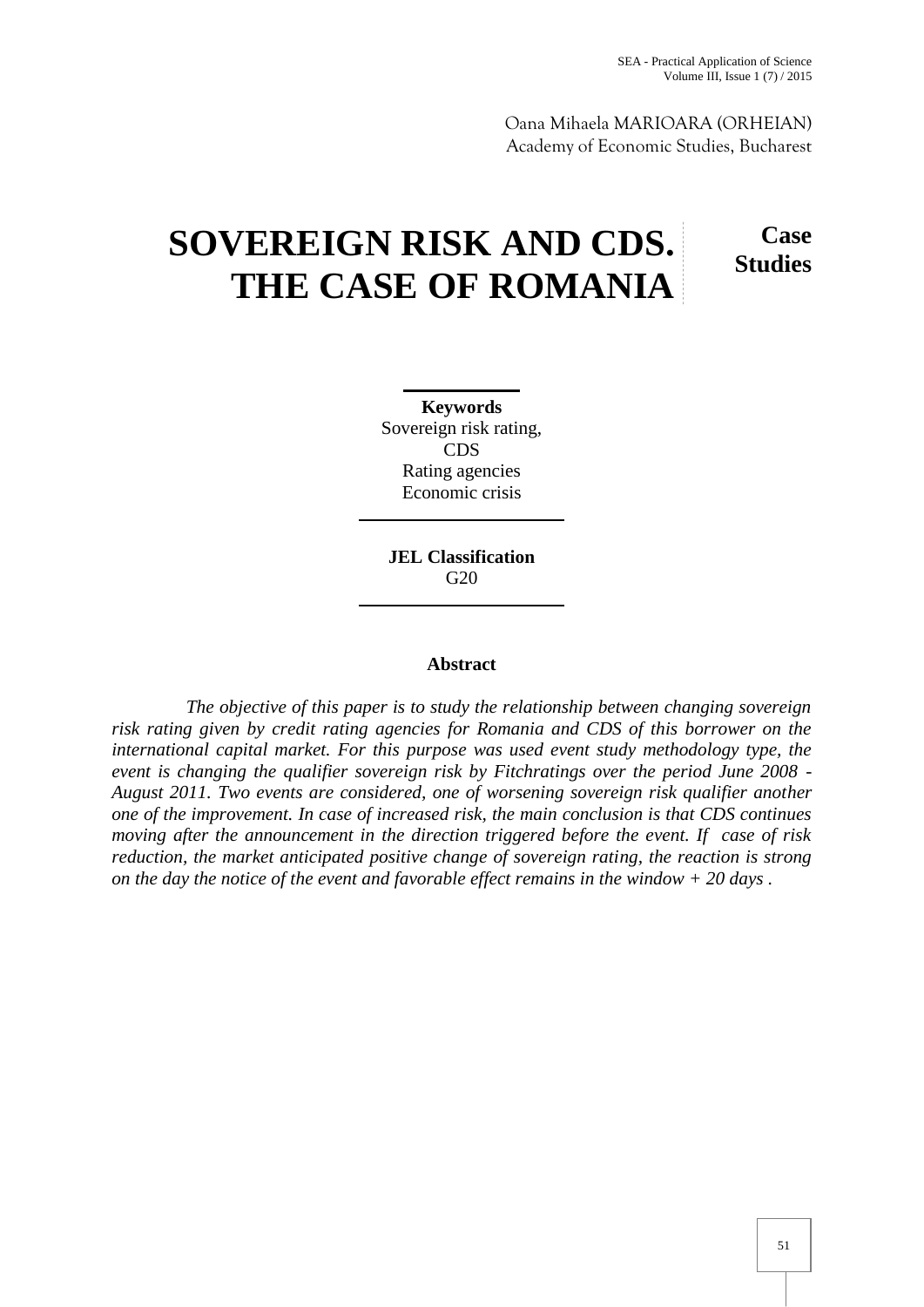### **Introduction and literature reference**

Credit rating agencies are known as independent providers of credit opinions and play an important role in the market (Dittrich, 2007). Credit ratings agencies provide an assessment of the creditworthiness of issuers, which is essentially an assessment they made timely payment of debt, loans in general (Rousseau, 2009). Papers on credit rating can be grouped into: papers studying the effects of rating on the capital market, papers focused on accuracy and stability of rating and papers focus on industrial organization structure of the world market rating. This article falls into the first category and aims to study the relationship between changing qualification sovereign risk rating agencies for Romania and CDS that debtor on the international capital market.

Klimaviciene (2011) examines whether sovereign credit rating announcements convey price relevant information to investors in Baltic stock markets, ( Estonia, Latvia, and Lithuania) and tests the degree of anticipation and price reaction. Event study methodology is employed to test for the price impact of sovereign credit rating announcements by Moody's, S&P, and Fitch. This enables to analyse whether there is an anticipation of the forthcoming announcement in a particular market, a price impact on the announcement day, and a possible delayed reaction. His results indicate that there is an asymmetric reaction: the price impact of negative events is several times larger than that of positive events. Although some types of rating announcements are anticipated, there is still a significant price impact on the announcement day.

The main conclusion is that sovereign credit rating announcements contain pricing relevant news in addition to information already in a public domain.

Martin Johansson and Johanna Nederberg (2014) investigate the European CDS markets response to earnings announcements between the years 2011-2013. They investigate if the CDS market reacts to earnings news in terms of abnormal spread changes. Exploring the pre- and post announcement window the study examines the efficiency of the CDS market. The results imply that announcements provide valuable information to the CDS market, with statistically significant results on the 5 % and 10 % significant level for negative and positive news respectively. Paper shows that the market has a rather symmetric reaction to negative and positive earnings news since there is no significant difference in effects. The paper reveals that there is no significant difference in the response between different credit rating groups. In terms of market efficiency, the study cannot confirm that there is anticipation for earnings announcements.

D. Revoltella, F.Mucci, D.Mihaljek, (2010) study develop an alternative measure of country risk that extracts the volatile, short-term market sentiment component from the sovereign CDS spread in order to improve its reliability in periods of market distress. They show that there measure of country risk sheds some light on the observed stability of cross-border bank flows to CEE banks during the crisis. Dessertine (2013) analyses the markets' learning effect from the crisis through two successive downgrades of the French government by the main rating agencies and concluded that the market value of bank stocks is not affected by the downgrade.

### **Methodology**

Methodology of type "event study" (freely translated, the study about the event) is used to investigate the effect of an event on a dependent variable (Klimavi ien, 2011). The method is based on the assumption that the market is efficient in a semi-strong form (Fama, 1970) and that manages to anticipate the event and to incorporate it in the price of financial assets. Anticipated results to be obtained in the absence of the event called normal results and the changes in the results over the normal is called "abnormal" as the result deviates from the normal.

Applying this methodology involves the following steps:

1. Identification of the event, the precise definition of the event, which will be the day 0

2. Identification of windows of time prior to, during

and after the event 3. Determination of normal result

4. Determination abnormal result

The main difficulty of this method is the determination of what constitutes normal resulst. There are several methods mentioned in this specialized studies, among which the most common are: the model based on the market, the normal result is obtained by a regression for estimating parameters related causal relationship between the variable studied and a default indicator model mean (constant mean model) which includes determining the normal result as an average of previous results on a predetermined period of time (eg 120 days before the event); CAPM model and alternatives to this model (such as price arbitrage model) (Baum C. et al, 2014).

In this paper qualifier event is sovereign risk modification by Fitchratings over the period June 2008 - August 2011. Are considered two events, one of worsening sovereign risk qualifier and another improvement. The choice of this period is justified by two major events produced: Fitch has downgraded strong Romania in November 2008, with two steps at once, from BBB negative to  $BB +$ negative and placed back our country in a class investment only to 4 July 2011. The window of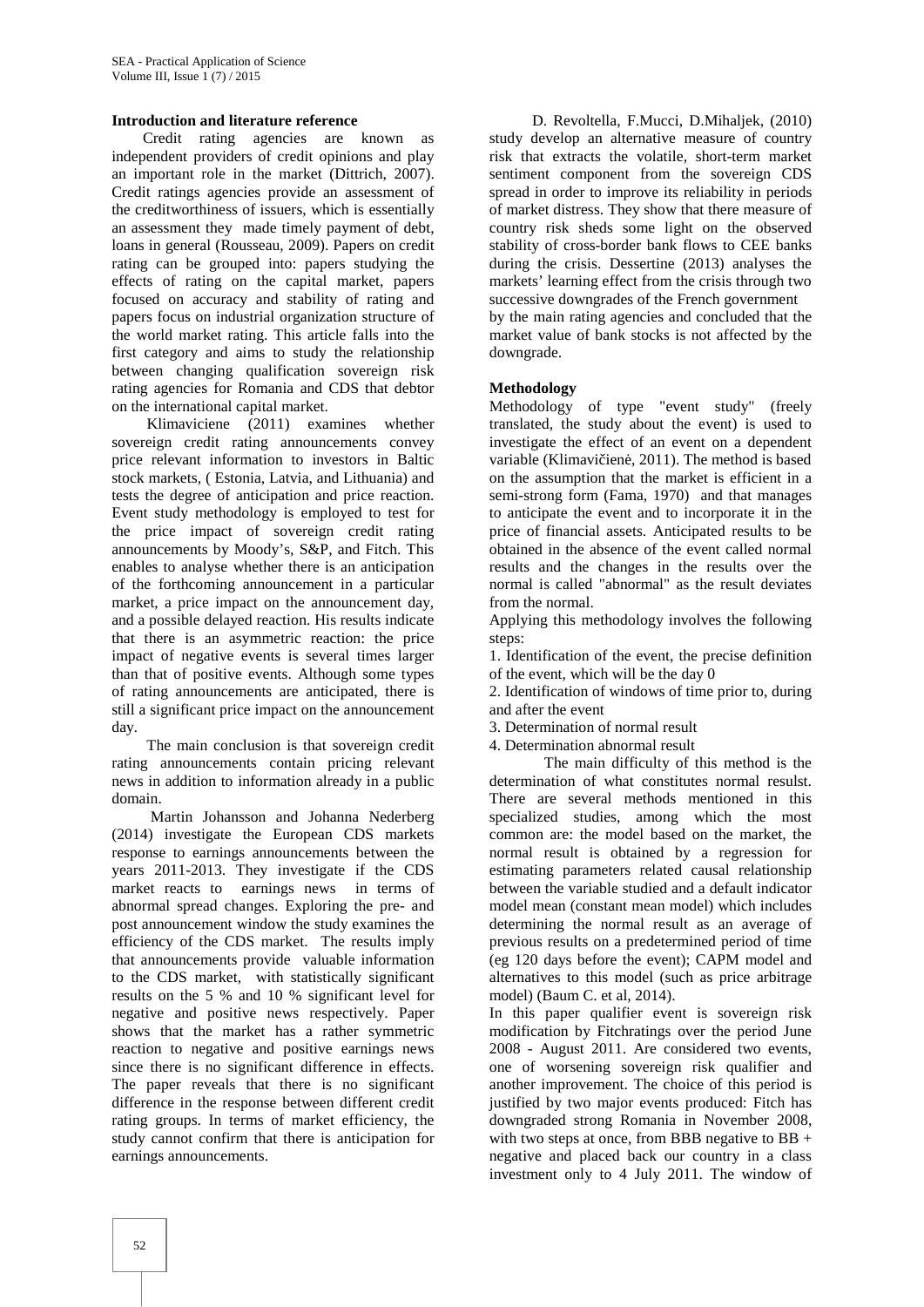time was defined as a range (-20 days, 20 days) around the event.

The result was considered normal average CDS (credit default swaps) for contracts denominated in Euro sovereign, 10 years for a period of 120 days preceding the event.

Abnormal result was determined based on the relationship:

 $ARi, t = Ri, t - E[Rit]$ 

The  $AR_{i,t}$  represents the deviation from normal result and *E*[*Rit*] are normal results, determined as the average of the last 120 days before the event. Hypotheses from which I started are:

H1) CDS anticipated event before it begins to change and the direction of event

H2) In the announcement day are strong reactions H3) CDS continues its movement direction after the announcement triggered before the event. The following are the main results of the research.

# **Risk sovereign CDS**

During October 2008 - August 2011 CDS Romanian government bonds denominated in Euro, for 10 years, evolved as follows:

The graph (Figure 1. CDS - 10-year government bonds, Romania) highlights the strong impact of the crisis in 2008, when two rating agencies have significantly degraded Romania, from investment grade to speculative grade. Only in 2011 Fitch reviewed Romania and placed it in investment grade, while Standard & Poor; revised its sovereign rating to BBB- Romania until May 2014.

Based on this information, we defined two events as zero moments:

- Event I (EI) is downgrading Romania 11/09/2008; the result of the determination period of time normally reference to 120 days before the 20 days prior to the event. Analysis window was - 20 days + 20 days after that date.

- Event II (EII) is to improve the qualification of 07/04/2011 sovereign risk; the result of the determination period of time normally reference to 120 days before the 20 days prior to the event. Analysis window was - 20 days  $+ 20$  days after that date.

Average of 120 days EI is about 270 basis points and the mean of 120 days related EII is about 259.8 basis points.

For them the results is as follows - Chart 2 EI results

The graph shows that the market anticipated a deterioration of the risk qualification as strong deviation is positive, but there are doubts as to whether the breach is diminishing as they approached the day of the announcement. Explanation reduction comes from examining the behavior of other agents: thus two weeks before, on 27.10.2008, the agency Standard & Poor;s degrading Romania to speculative grade and the

market already incorporated information. Therefore, the peak deviation is to be found at the end of October 2008 for then to descend significant deviation. But three days before the announcement of Fitch, the market begins to anticipate the negative event, the deviation starts to increase, but the peak is not reached in time zero, but the edge interval 20 days. This observation can be interpreted by the fact that Fitch decided degradation comes validate previous decision of Standard & Poor; s and emphasizes negative outlook. Therefore, the negative event, EI, increased the studied variables than usual after the event, which confirms the hypothesis H3. Hypothesis H1 is not confirmed, nor refuted, because we anticipated market EI is unclear whether or reacted rather the actions of rating agency Standard & Poor; s. H2 hypothesis is invalidated, since the peak deviation was not reached on the day of the event. A confirmation that the market is not anticipated EI and spread upward, over the entire range 20, the shock wave induced by EI.

Regarding the EII event, the result is as follows - Chart 3. EII results

Deviations from the average are not permanent negative in the 20 days prior to the event, but on average, the aggregate effect (EA) is negative. Determined as:

$$
EA = \sum_{i=1}^{20} \left( AR_{i,t} \right)
$$

obtain a value of  $EA = -7.84$ , so the average market anticipated positive change sovereign rating (H1 is confirmed). This time hypothesis H2 is confirmed as strong reaction on the announcement, but the maximum negative deviation is recorded the day after the announcement. H3 hypothesis is also confirmed, because the favorable effect of the event remains in the + 20-day window.

## **Conclusions**

The research sought to identify the relationship between CDS and sovereign risk rating of Romania in the period June 2008 - August 2011. Observing the evolution of Romanian CDS over the analyzed period led to the conclusion that the country has been hit hard by the financial crisis in 2008 . The financial market has anticipated deterioration Romanian qualifier sovereign risk, but the peak deviation from normal result is not recorded at the time zero, but the edge interval of 20 days and used the analysis window. In case of damage risk, CDS acquis continues in the direction of movement after the announcement triggered before the event. If qualifier improve risk anticipated market average positive change sovereign rating, the reaction is strong and favorable effect on the day the notice of the event window persists  $+ 20$  days.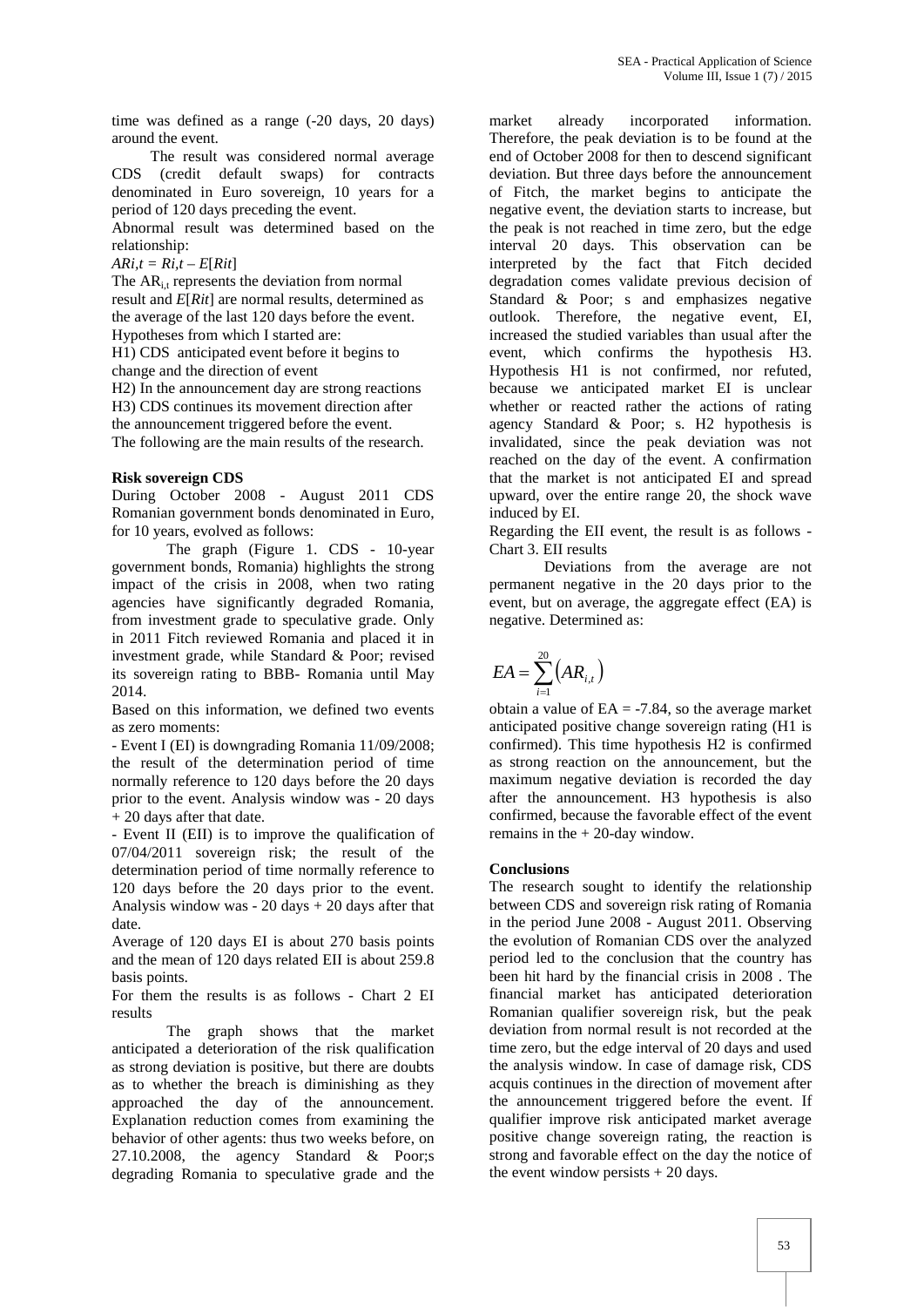#### **Acknowledgement**

*This work was cofinanced from the European Social Fund through Sectoral Operational Programme Human Resources Development 2007- 2013, project number POSDRU/159/1.5/S/142115 "Performance and excellence in doctoral and postdoctoral research in Romanian economics science domain".*

### **Bibliography**

- [1] Baum C., M. Karpava, D. Schafer, A.Stephan (2014), *Credit rating Agency Downgrades and the Eurozone Sovereign Debt Crises,* electronic copy available at http://www.diw.de/discussionpapers
- [2] Dessertine Segolene (2013), *Sovereign Debt and Credit rating=The Perfect Match, Case study of France s Lost Triple A*, paper presented at 3rd International Conference of the Financial Engineering and Banking Society, Paris
- [3] Dittrich F. (2007), *The credit rating industry: Competition and Regulation,* available at http://ssrn.com/991821
- [4] Fama Eugene (1970), *Efficient Capital Markets:a review of theory and empirical work*, Journal of finance, American Finance Association, vol. 25(2) p.383-417
- [5] Johansson Martin and Nederberg Johanna (2014), *Earnings Announcements in the Credit default Swap market- an Event Study,* Uppsala University Department of Business Studies
- [6] Klimaviciene Asta (2011*), Sovereign credit rating Announcements and Baltic Stock Markets,* Organizations and markets in emerging economies, VOL. 2, No. 1(3) ISSN 2029-4581.
- [7] Revoltella D., F.Mucci, D.Mihaljek, (2010), *Properly pricing country risk: a model for pricing long term fundamental risk applied to central and eastern european countries*, Financial Theory and Practice 34 (3) 219-245 (2010)
- [8] Rousseau Stéphane (2009) *Regulating credit rating agencies after the financial crisis: the long and winding road toward accountability*, la

http://papers.ssrn.com/sol3/papers.cfm?abstract \_id=1456708

[9] https://thomsonreuterseikon.com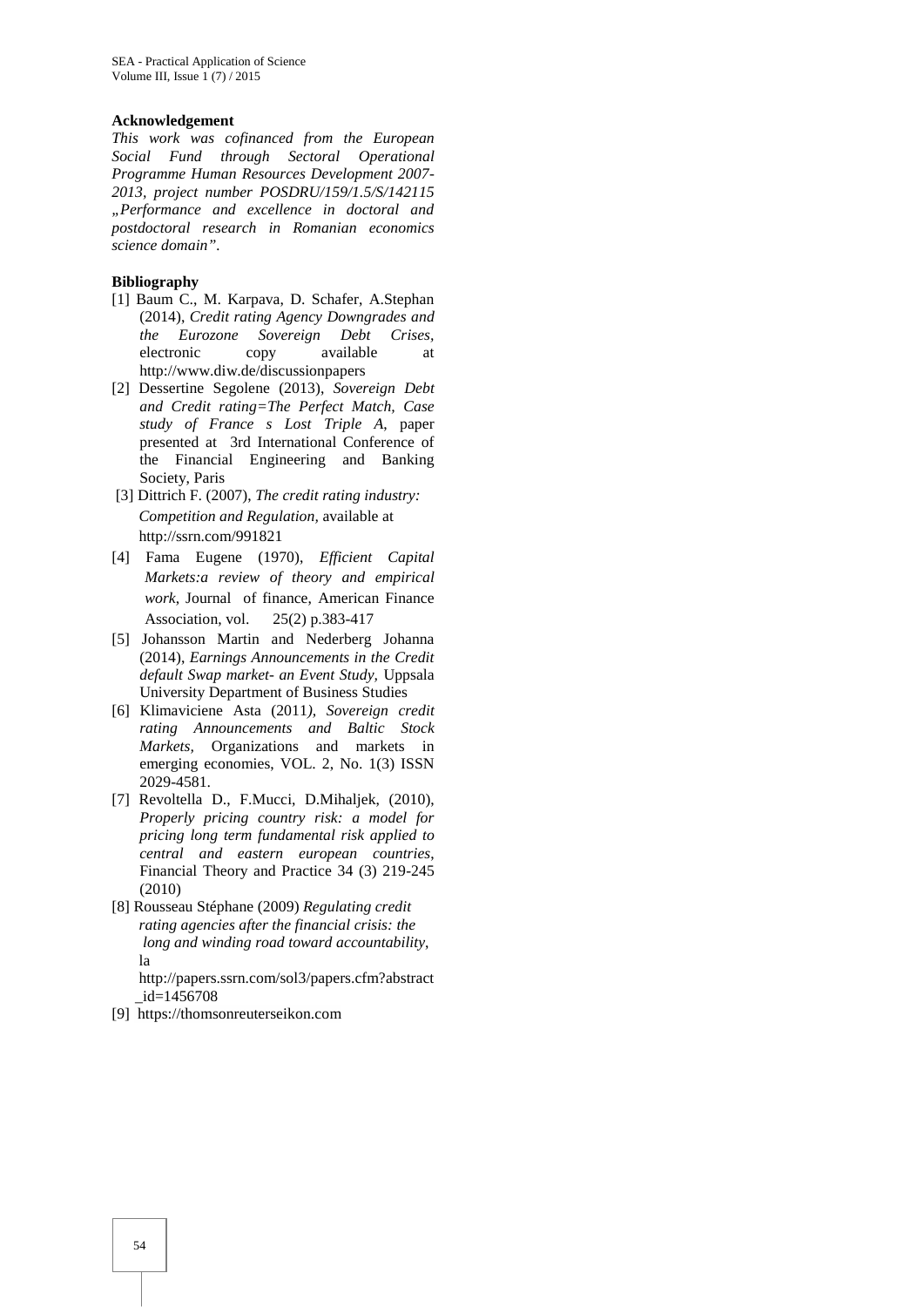800 700 60) NO<sub>1</sub> 400 30)  $200$ 100  $\theta$ A 10 rate A. A. A. a a a a a a a a a a a a Angeland<br>Angeland

Figure 1. CDS - 10-year government bonds, Romania

# Source: EIKON, 2014





Souce: EIKON, 2014

**Chart 3. EII results**



Souce: EIKON, 2014